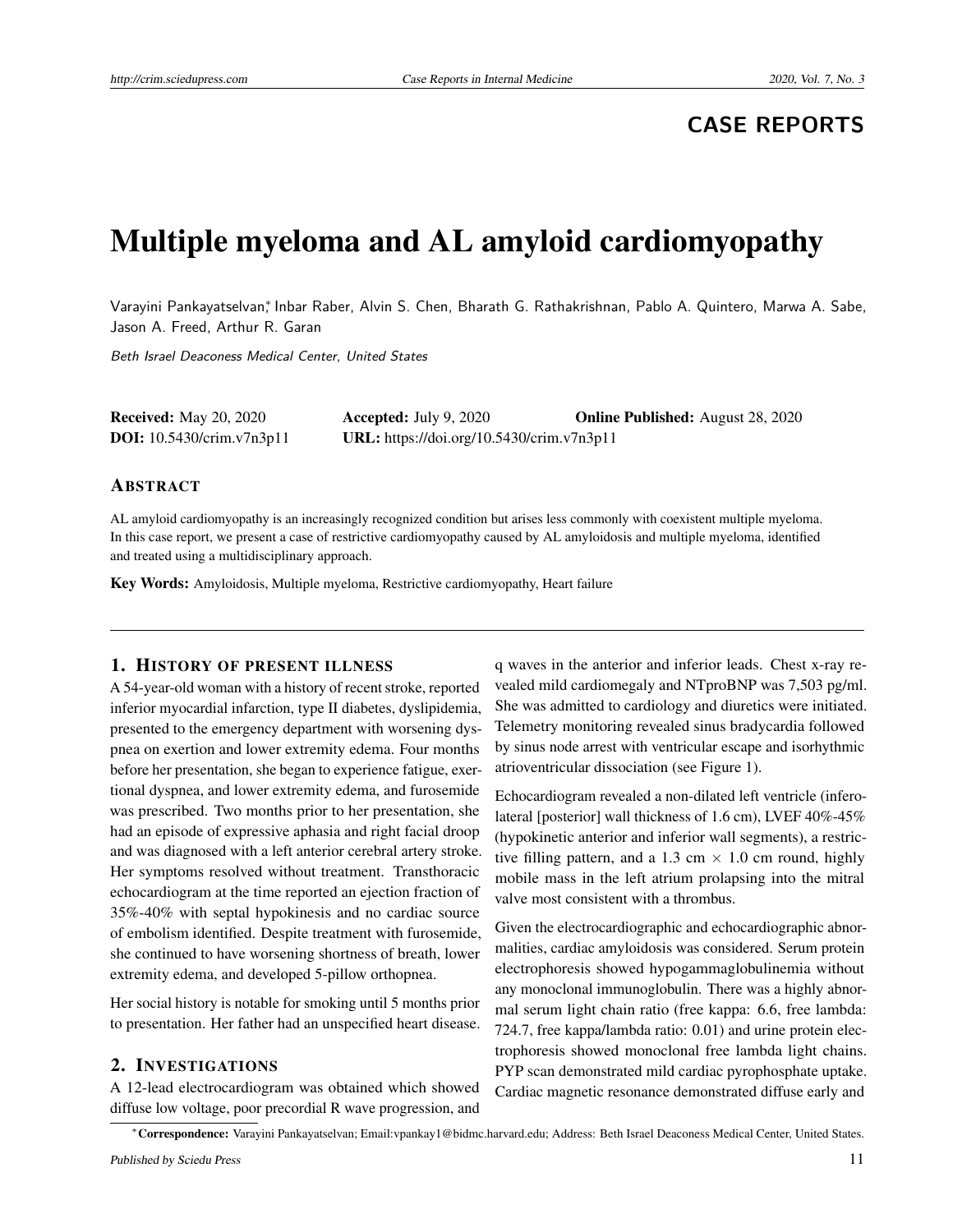late gadolinium enhancement, consistent with cardiac amyloidosis. Interestingly, there was no evidence of nephrotic syndrome, neuropathy, hypercalcemia, renal dysfunction, anemia, or lytic bone lesions on skeletal survey or PET scan.

A hematology consultation was requested, and bone marrow biopsy revealed a 40% plasma cell population which was lambda restricted, with concurrent flow cytometry detecting a monoclonal lambda cell population; she was ultimately diagnosed with light chain multiple myeloma based upon a free light chain ratio of < 0.01. Bone marrow and fat pad biopsies both stained positive for Congo red, and she was also diagnosed with AL amyloidosis.



Figure 1. Isorhythmic atrioventricular dissociation

## 3. MANAGEMENT

She received intravenous diuresis but remained with signs of volume overload on physical exam in the setting of declining renal function, so she underwent right heart catheterization which demonstrated elevated filling pressures and a low cardiac index (right atrium 15 mmHg, pulmonary artery 42/22 mmHg, pulmonary capillary wedge pressure 23 mmHg, cardiac output 1.89 L/min and cardiac index 1.1 L/min/m<sup>2</sup>). Intravenous furosemide was increased and dopamine was initiated with notable improvement of dyspnea on exertion and a greater than 20-pound weight loss. Additionally, she was treated with intravenous heparin for the left atrial thrombus and planned for ongoing oral anticoagulation as outpatient. She was additionally monitored on telemetry during her 3 week hospitalization with no evidence of paroxysmal atrial fibrillation. For her multiple myeloma, she began chemotherapy with cyclophosphamide, bortezomib and dexamethasone (CyBorD) as recommended by hematology.

# 4. FOLLOW-UP

After the diagnoses of multiple myeloma and AL amyloidosis were made, she was evaluated for simultaneous bone

marrow and cardiac transplant. Unfortunately, she was not a candidate for transplant and was discharged with plan to continue CyBorD for multiple myeloma and maximum tolerated heart failure therapy for the cardiac AL amyloidosis.

#### 5. DISCUSSION

Amyloidosis is not a single disease entity but rather one in which over 20 proteins have been identified causing similar misfolding patterns resulting in tissue deposition.[\[1\]](#page-2-0) Three major systemic subtypes that specifically affect the heart are: ATTR-m (heritable), ATTR-wild type (senile), and AL amyloid. This discussion will focus primarily on the diagnosis and treatment of AL amyloidosis.

The clinical presentation of cardiac AL amyloidosis includes classic heart failure symptoms which are typically more rapid in onset compared to ATTR subtypes. Patients may also complain of angina, which is likely caused by microvascular amyloid deposition. Exam findings of orthostasis, macroglossia, periorbital bruising, and peripheral neuropathy should greatly increase suspicion for AL amyloidosis.[\[2\]](#page-2-1)

The ECG findings in Figure 1 of low voltage, poor precordial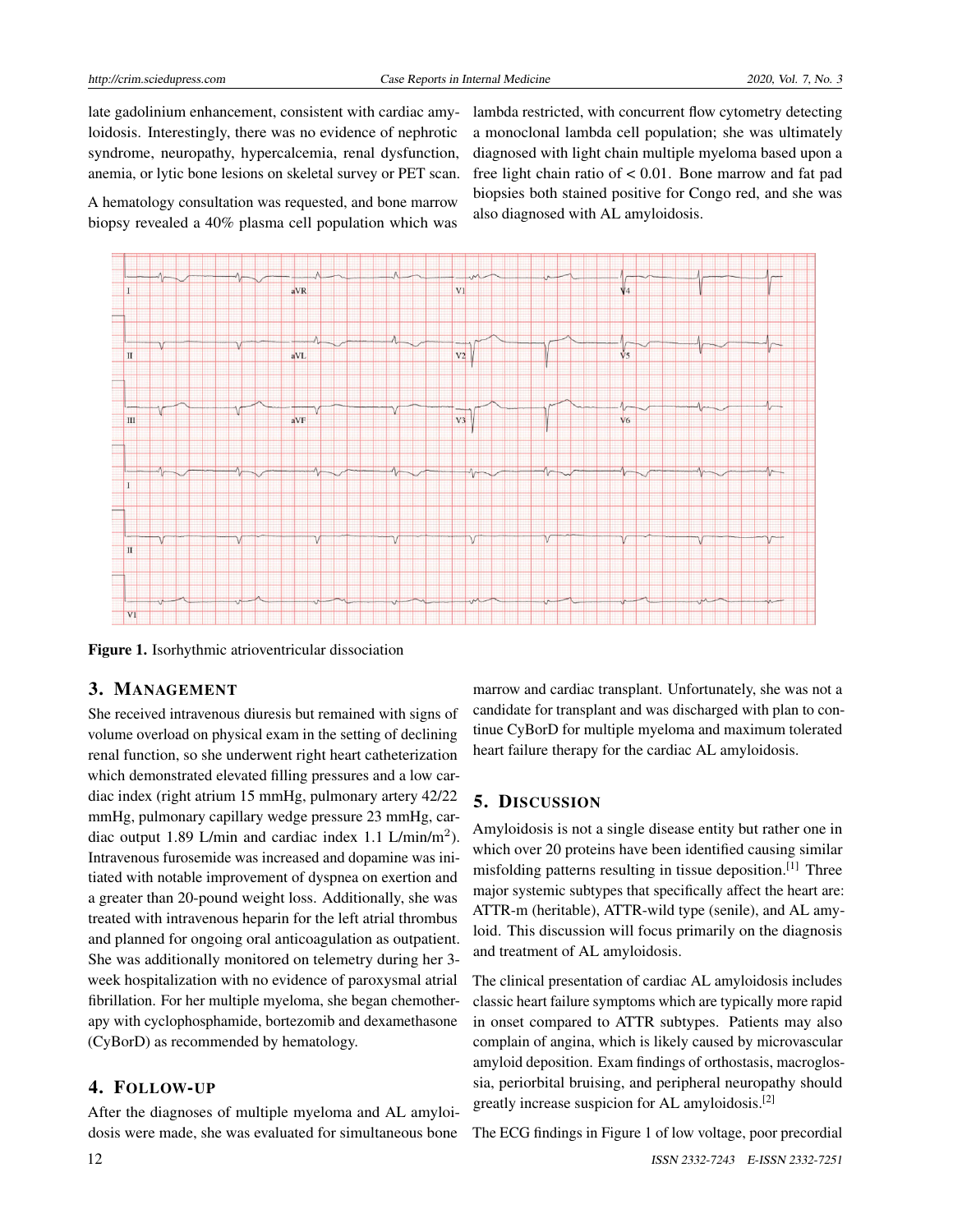R wave progression, and pseudo infarct patterns have been reported in other cases of AL cardiac amyloidosis.<sup>[\[3,](#page-2-2)[4\]](#page-2-3)</sup> While low voltage is not always present, there is often a disconnect between voltage observed on ECG and the wall thickness observed on echocardiogram. Conduction disease is also classically seen in cardiac amyloidosis, the pathophysiology of which may partly be due to the infiltrative component of amyloid as well as its toxic effects on myocardial tissues.<sup>[\[5\]](#page-2-4)</sup>

The presence of intracardiac thrombi on echocardiogram, most often occurring in the left atrial appendage, are more common in AL than TTR cardiac amyloidosis.[\[6\]](#page-3-0) Our patient presented with a recent stroke, likely caused from embolization of her left atrial thrombus, however continuous electrocardiographic monitoring was pursued to evaluate for paroxysmal atrial fibrillation. Anticoagulation may be considered in patients with evidence of atrial contractile dysfunction due to AL amyloidosis, even in the absence of atrial fibrillation.[\[6\]](#page-3-0)

The diagnosis of amyloidosis is ultimately based on histology staining positive for Congo red.[\[7\]](#page-3-1) The abdominal fat pad is often biopsied due to ease and safety of procedure, though it can often have inadequate amyloid deposits to definitively subtype disease. Endomyocardial biopsy can also be performed, though is a more invasive diagnostic strategy. The type of amyloid is then determined by immunohistochemistry or mass spectrometry. If a monoclonal protein population exists, the subtype is typically AL, however it is critical to confirm AL, as a patient with concurrent ATTR amyloidosis and MGUS could be confused with having AL amyloid.<sup>[\[8\]](#page-3-2)</sup> It is important to note that AL amyloid can co-exist with multiple myeloma in about 5%-10% of patients, and portends a poor prognosis with one case series of 147 AL amyloid patients showing a median survival of 14 months among patients with multiple myeloma compared to 33 months for those without multiple myeloma.<sup>[\[9\]](#page-3-3)</sup> Therefore bone marrow biopsy should also be performed for cases of suspected AL amyloid.[\[10\]](#page-3-4)

Treatment of AL cardiac amyloidosis involves chemotherapy and optimization of the patient's volume status. Cyclophosphamide, bortezomib and dexamethasone (CyBorD) has become a mainstay in treatment.<sup>[\[11\]](#page-3-5)</sup> Curative intent is possible with autologous bone marrow transplant for selected patients. Heart failure optimization is often challenging in patients with AL cardiac amyloidosis; neurohormonal antagonists such as beta blockers and ACE inhibitors are not well-tolerated, likely due to autonomic dysfunction and ex-aggerated restrictive pathophysiology.<sup>[\[10\]](#page-3-4)</sup> Left ventricular assist devices are rarely pursued given difficulty of restrictive physiology. Transplantation may be considered in select cases.

# 6. CONCLUSION

This case highlights the importance of an evaluation for infiltrative cardiomyopathies when similar ECG and echocardiography findings are encountered, as well as the importance of considering concurrent multiple myeloma in patients with AL amyloidosis.

### **Highlights**

- To suspect amyloidosis in patients with a lower than expected ECG voltage compared to the observed ventricular wall thickness on echocardiogram

- To note that AL amyloid cardiomyopathy is an increasingly recognized condition but arises less commonly with coexistent multiple myeloma

- To consider anticoagulation in patients with cardiac amyloidosis and evidence of atrial contractile dysfunction, even in the absence of atrial fibrillation

- To understand definitive diagnosis of amyloidosis often requires endomyocardial biopsy to identify the subtype of protein deposits, which can dictate treatment

# CONFLICTS OF INTEREST DISCLOSURE

The authors have declared no conflicts of interest.

# **REFERENCES**

- <span id="page-2-0"></span>[1] Iadanza MG, Jackson MP, Hewitt EW, Ranson NA, Radford SE. A new era for understanding amyloid structures and disease. Nat Rev Mol Cell Biol. 2018; 19(12): 755-773. PMid:30237470. [https:](https://doi.org/10.1038/s41580-018-0060-8) [//doi.org/10.1038/s41580-018-0060-8](https://doi.org/10.1038/s41580-018-0060-8)
- <span id="page-2-1"></span>[2] Beel K, Vekemans M-C, Bries G, et al. Diagnosis and treatment of AL Amyloidosis in 2015: Consensus guidelines of the Belgian Hematological Society. 2015; 6(5): 8.
- <span id="page-2-2"></span>[3] Mussinelli R, Salinaro F, Alogna A, et al. Diagnostic and Prognostic Value of Low QRS Voltages in Cardiac AL Amyloidosis: Low QRS Voltages in Cardiac AL Amyloidosis. Ann Noninva-

sive Electrocardiol. 2013; 18(3): 271-280. PMid:23714086. [https:](https://doi.org/10.1111/anec.12036) [//doi.org/10.1111/anec.12036](https://doi.org/10.1111/anec.12036)

- <span id="page-2-3"></span>[4] Murtagh B, Hammill SC, Gertz MA, et al. Electrocardiographic findings in primary systemic amyloidosis and biopsy-proven cardiac involvement. Am J Cardiol. 2005; 95(4): 535-537. PMid:15695149. <https://doi.org/10.1016/j.amjcard.2004.10.028>
- <span id="page-2-4"></span>[5] Liao R, Jain M, Teller P, et al. Infusion of Light Chains From Patients With Cardiac Amyloidosis Causes Diastolic Dysfunction in Isolated Mouse Hearts. Circulation. 2001; 104(14): 1594-1597. PMid:11581134. [https://doi.org/10.1161/circ.104.14.15](https://doi.org/10.1161/circ.104.14.1594) [94](https://doi.org/10.1161/circ.104.14.1594)